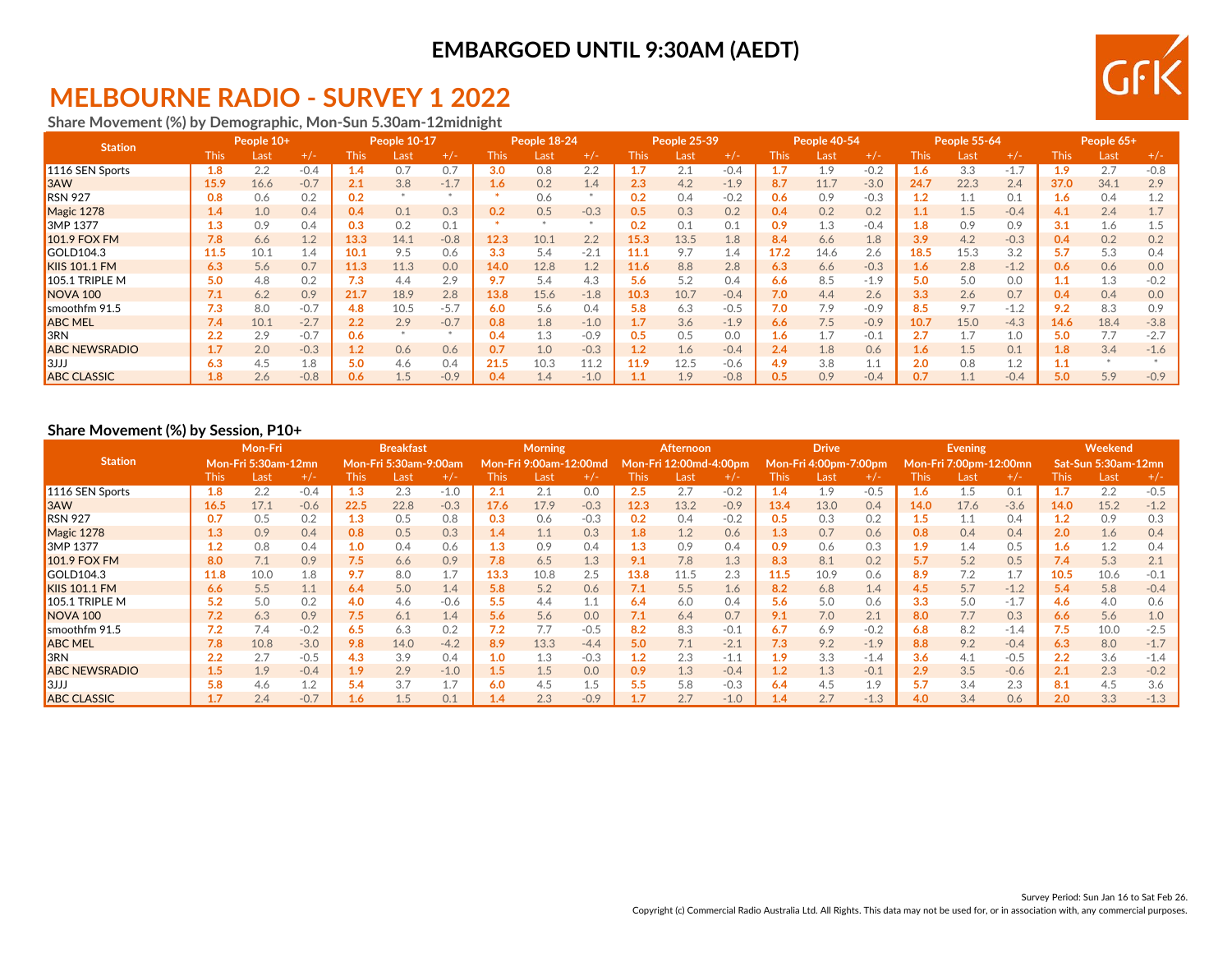### **EMBARGOED UNTIL 9:30AM (AEDT)**

### **MELBOURNE RADIO - SURVEY 1 2022**

**Cumulative Audience (000's) by Demographic, Mon-Sun 5.30am-12midnight**

| <b>Station</b>       |             | People 10+ |       | People 10-17 |      |       | People 18-24 |                 |          | People 25-39 |      |       | People 40-54 |      |       | People 55-64 |      |                | People 65+  |      |       |
|----------------------|-------------|------------|-------|--------------|------|-------|--------------|-----------------|----------|--------------|------|-------|--------------|------|-------|--------------|------|----------------|-------------|------|-------|
|                      | <b>This</b> | Last       | $+/-$ | <b>This</b>  | Last | $+/-$ | This         | Last            | $+/-$    | This         | Last | $+/-$ | <b>This</b>  | Last | $+/-$ | <b>This</b>  | Last | $+/-$          | <b>This</b> | Last | $+/-$ |
| 1116 SEN Sports      | 303         | 295        | 8     | 42           | 23   | 19    | 37           |                 | 26       | 62           | 71   | $-9$  | 51           | 46   |       | 35           | 62   | $-27$          | 76          | 82   | -6    |
| <b>SAW</b>           | 786         | 762        | 24    | 30           | 31   | -1    | 21           | 14              |          | 62           | 66   | -4    | 150          | 168  | $-18$ | 171          | 167  | $\overline{4}$ | 352         | 316  | 36    |
| <b>RSN 927</b>       | 89          | 74         | 15    | o            |      |       |              |                 | -5       |              |      |       | 19           | 26   |       | 26           |      | 15             | 31          | 20   | 11    |
| Magic 1278           | 132         | 96         | 36    | 11           |      |       |              |                 | 3        | 18           | 8    | 10    | 11           |      |       | 25           | 21   | $\overline{4}$ | 60          | 52   | 8     |
| 3MP 1377             | 128         | 81         | 47    | 13           | 10   |       |              |                 |          | 18           | 6    |       | 24           | 18   |       | 20           | 14   | 6              | 53          | 33   | 20    |
| <b>101.9 FOX FM</b>  | 1153        | 957        | 196   | 200          | 161  | 39    | 183          | 128             | 55       | 448          | 400  | 48    | 217          | 189  | 28    | 78           | 66   | 12             | 27          | 13   | 14    |
| GOLD104.3            | 1090        | 1035       | 55    | 142          | 111  | 31    | 90           |                 | 13       | 244          | 217  | 27    | 295          | 309  | $-14$ | 190          | 178  | 12             | 129         | 143  | $-14$ |
| <b>KIIS 101.1 FM</b> | 1021        | 912        | 109   | 194          | 168  | 26    | 169          | 157             | 12       | 402          | 353  | 49    | 168          | 160  | 8     | 52           | 54   | $-2$           | 36          | 21   | 15    |
| 105.1 TRIPLE M       | 673         | 493        | 180   | 87           | 67   | 20    | 109          | 29              | 80       | 184          | 139  | 45    | 168          | 150  |       | 83           |      |                | 41          | 33   |       |
| NOVA <sub>100</sub>  | 1090        | 949        | 141   | 221          | 193  | 28    | 192          | 154             | 38       | 385          | 369  | 16    | 210          | 158  | 52    | 53           | 58   | -5             | 29          | 17   | 12    |
| Ismoothfm 91.5       | 947         | 913        | 34    | 99           | 106  | $-1$  | 100          | 68              | 32       | 205          | 229  | $-24$ | 229          | 209  | 20    | 133          | 134  | $-1$           | 180         | 167  | 13    |
| <b>ABC MEL</b>       | 715         | 786        | $-71$ | 35           | 41   | $-6$  | 27           | 39              | $-12$    | 97           | 110  | $-13$ | 148          | 172  | $-24$ | 136          | 141  | $-5$           | 273         | 283  | $-10$ |
| <b>I</b> 3RN         | 228         | 221        |       | 10           |      |       | 14           |                 | 3        | 18           | 29   | $-11$ | 47           | 44   |       | 52           | 40   | 12             | 87          | 92   | $-5$  |
| <b>ABC NEWSRADIO</b> | 340         | 319        | 21    | 32           | 17   | 15    | 28           |                 | 11       | 65           | 78   | $-13$ | 67           | 69   | $-2$  | 53           | 46   |                | 93          | 92   |       |
| תוכוו                | 714         | 514        | 200   | 67           | 62   |       | 194          | 94              | 100      | 291          | 230  | 61    | 114          | 95   | 19    | 29           |      |                | 18          | 11   |       |
| <b>ABC CLASSIC</b>   | 194         | 251        | $-57$ | 15           | 21   | $-6$  | 16           | 16 <sup>1</sup> | $\Omega$ | 43           | 63   | $-20$ | 29           | 36   |       | 21           | 21   | $\circ$        | 70          | 95   | $-25$ |
| <b>Total</b>         | 4640        | 4561       |       | 478          | 470  |       | 500          | 507             |          | 1286         | 1248 | 38    | 1007         | 996  |       | 586          | 570  | 16             | 782         | 770  |       |

### **Cumulative Audience (000's) by Session, P10+ [Potential: 4902]**

|                      | <b>Mon-Fri</b> |                            |       | <b>Breakfast</b> |                              |       | <b>Morning</b> |                        |              | Afternoon |                        | <b>Drive</b> |             |                       | Evening |             |                        | Weekend        |      |                     |       |
|----------------------|----------------|----------------------------|-------|------------------|------------------------------|-------|----------------|------------------------|--------------|-----------|------------------------|--------------|-------------|-----------------------|---------|-------------|------------------------|----------------|------|---------------------|-------|
| <b>Station</b>       |                | <b>Mon-Fri 5:30am-12mn</b> |       |                  | <b>Mon-Fri 5:30am-9:00am</b> |       |                | Mon-Fri 9:00am-12:00md |              |           | Mon-Fri 12:00md-4:00pm |              |             | Mon-Fri 4:00pm-7:00pm |         |             | Mon-Fri 7:00pm-12:00mn |                |      | Sat-Sun 5:30am-12mn |       |
|                      | This           | Last                       | $+/-$ | <b>This</b>      | Last                         | $+/-$ | <b>This</b>    | Last                   | $+/-$        | This      | Last                   | $+/-$        | <b>This</b> | Last                  | $+/-$   | <b>This</b> | Last                   | $+/-$          | This | Last                | $+/-$ |
| 1116 SEN Sports      | 243            | 268                        | $-25$ | 92               | 109                          | $-17$ | 103            | 112                    | -9           | 112       | 117                    | -5           | 89          | 95                    | -6      | 52          | 55                     | -3             | 142  | 150                 | -8    |
| 3AW                  | 744            | 712                        | 32    | 565              | 519                          | 46    | 445            | 472                    | $-27$        | 406       | 401                    |              | 381         | 342                   | 39      | 215         | 185                    | 30             | 538  | 513                 | 25    |
| <b>RSN 927</b>       | 65             | 56                         |       | 37               | 23                           | 14    | 22             | 19                     | $\sim$<br>J. |           | 17                     |              | 27          | 12                    | 15      | 16.         |                        | $\sim$<br>J.   | 56   | 49                  |       |
| Magic 1278           | 118            | 79                         | 39    | 60               | 31                           | 29    | 63             | 51                     | 12           | 64        | 52                     | 12           | 54          | 38                    | 16      | 31          |                        | 14             | 87   | 66                  | 21    |
| 3MP 1377             | 110            | 72                         | 38    | 45               | 26                           | 19    | 50             | 29                     | 21           | 57        | 35                     | 22           | 34          | 19                    | 15      | 35          | 24                     | 11             | 78   | 56                  | 22    |
| 101.9 FOX FM         | 1013           | 848                        | 165   | 529              | 386                          | 143   | 424            | 351                    | 73           | 508       | 439                    | 69           | 446         | 444                   |         | 207         | 166                    | 41             | 638  | 504                 | 134   |
| GOLD104.3            | 949            | 906                        | 43    | 526              | 413                          | 113   | 486            | 496                    | $-10$        | 566       | 491                    | 75           | 488         | 440                   | 48      | 216         | 184                    | 32             | 656  | 638                 | 18    |
| <b>KIIS 101.1 FM</b> | 898            | 797                        | 101   | 441              | 375                          | 66    | 315            | 349                    | $-34$        | 394       | 426                    | $-32$        | 435         | 368                   | 67      | 195         | 179                    | 16             | 572  | 544                 | 28    |
| 105.1 TRIPLE M       | 542            | 426                        | 116   | 235              | 210                          | 25    | 245            | 205                    | 40           | 285       | 226                    | 59           | 257         | 213                   | 44      | 118         | 99                     | 19             | 365  | 287                 | 78    |
| NOVA <sub>100</sub>  | 954            | 836                        | 118   | 510              | 458                          | 52    | 380            | 371                    | 9            | 484       | 376                    | 108          | 498         | 415                   | 83      | 260         | 186                    | 74             | 625  | 540                 | 85    |
| smoothfm 91.5        | 840            | 778                        | 62    | 400              | 381                          | 19    | 402            | 370                    | 32           | 405       | 401                    | 4            | 389         | 400                   | $-11$   | 195         | 202                    | $-7$           | 553  | 595                 | $-42$ |
| <b>ABC MEL</b>       | 620            | 691                        | $-71$ | 402              | 482                          | $-80$ | 337            | 413                    | $-76$        | 266       | 320                    | $-54$        | 276         | 310                   | $-34$   | 177         | 146                    | 31             | 431  | 474                 | $-43$ |
| 3RN                  | 210            | 194                        | 16    | 141              | 114                          | 27    | 84             | 73                     | A<br>⊥⊥      | 81        | 112                    | $-31$        | 85          | 88                    | $-3$    | 68          | 60                     | 8              | 134  | 134                 |       |
| <b>ABC NEWSRADIO</b> | 273            | 261                        | 12    | 144              | 151                          | $-7$  | 113            | 109                    | 4            | 87        | 96                     | $-9$         | 80          | 60                    | 20      | 73          |                        | $\overline{2}$ | 203  | 188                 | 15    |
| 3JJJ                 | 587            | 449                        | 138   | 308              | 215                          | 93    | 266            | 209                    | 57           | 281       | 263                    | 18           | 310         | 238                   | 72      | 160         | 95                     | 65             | 472  | 308                 | 164   |
| <b>ABC CLASSIC</b>   | 164            | 220                        | $-56$ | 74               | 99                           | $-25$ | 65             | 101                    | $-36$        | 61        | 111                    | $-50$        | 53          | 104                   | $-51$   | 63          | 60                     | 3              | 116  | 158                 | $-42$ |
| Total                | 4446           | 4423                       | 23    | 3310             | 3187                         | 123   | 2914           | 3028                   | $-114$       | 3046      | 3092                   | $-46$        | 3032        | 2963                  | 69      | 1700        | 1538                   | 162            | 3877 | 3807                | 70    |